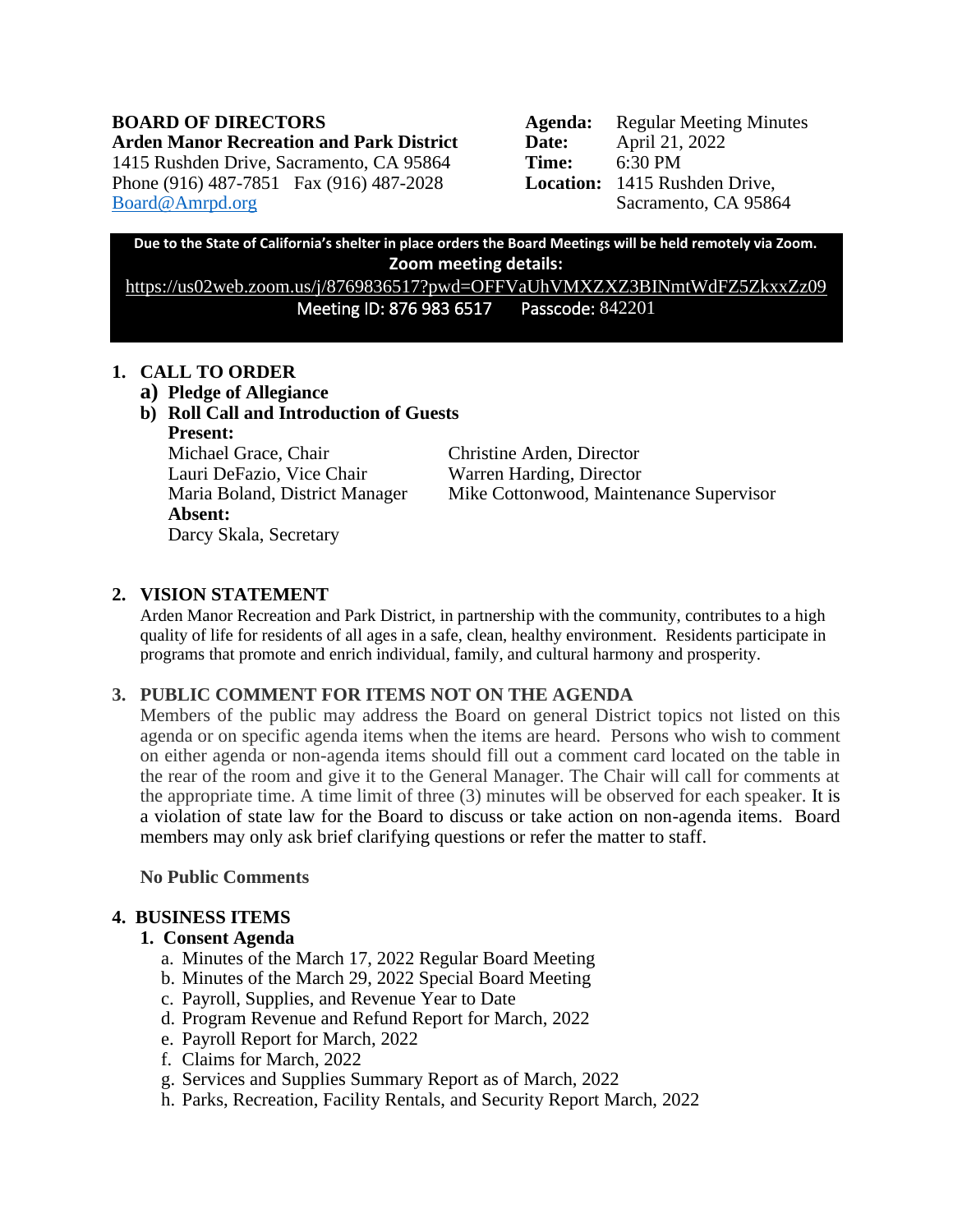- i. Fulton El Camino Park Police, March 2022
- j. District Board Calendar
- k. District Board Stipend Tracker
- l. Resolution 2021/22-9 Permitting online meetings in the month of May

Harding motion to accept consent calendar as presented. DeFazio  $2<sup>nd</sup>$ . All in favor.

## **2. Resolution 2021/22-11, November 8, 2022 General Election, Notice of District Election and Publication of Election Notice**

The Board will consider Resolution 2021/22-11, a resolution calling for the consolidation of the District's general election with the statewide election on November 8, 2022 and setting the limitations on the number of words on the candidate's statement.

Board discussed the upcoming election and decided that the candidate pays at the Voter Registration and Elections office and limit candidate statements to 200 words.

Arden motion to approve the resolution. Harding  $2<sup>nd</sup>$ . All in favor.

### **3. Park Committee Meetings**

The Board will discuss the upcoming park committee meetings starting in May

The May, June, and July board meetings will take place in one of the parks each month to hear the community's ideas of what they would like to see in the parks. Below are the dates of the upcoming meetings.

May 26 Crabtree Park

June 16 Jonas Larkspur Park

July 21 Deterding Park

#### **4. Approve Repair of Aquatic Sand Filters**

The Board will discuss the repair of the aquatic sand filters.

At this time the District only has one estimate and waiting on others. Maintenance staff noticed a large amount of sand in both pools. It was vacuumed and removed; however, the sand has not returned. It is staff's recommendation to hold off on this repair until we can confirm that sand is still coming into the pool.

## **5. District Manager Vacancy**

The Board will discuss the District Manager Vacancy.

The Board discussed the options of the District Manager Vacancy and how to fill the position. Option one would be the District can post the job, interview, and review candidates. Option two would be to find a retired Manager that has experience that could fill in. The Board decided to meet and interview Stephen Fraher at a special meeting to see if he would be a good fit. A special meeting will be held Monday, April  $25<sup>th</sup>$  at 3:30 PM.

Resolution Number 21/22-12 approving signatories to the District Bank Account. This